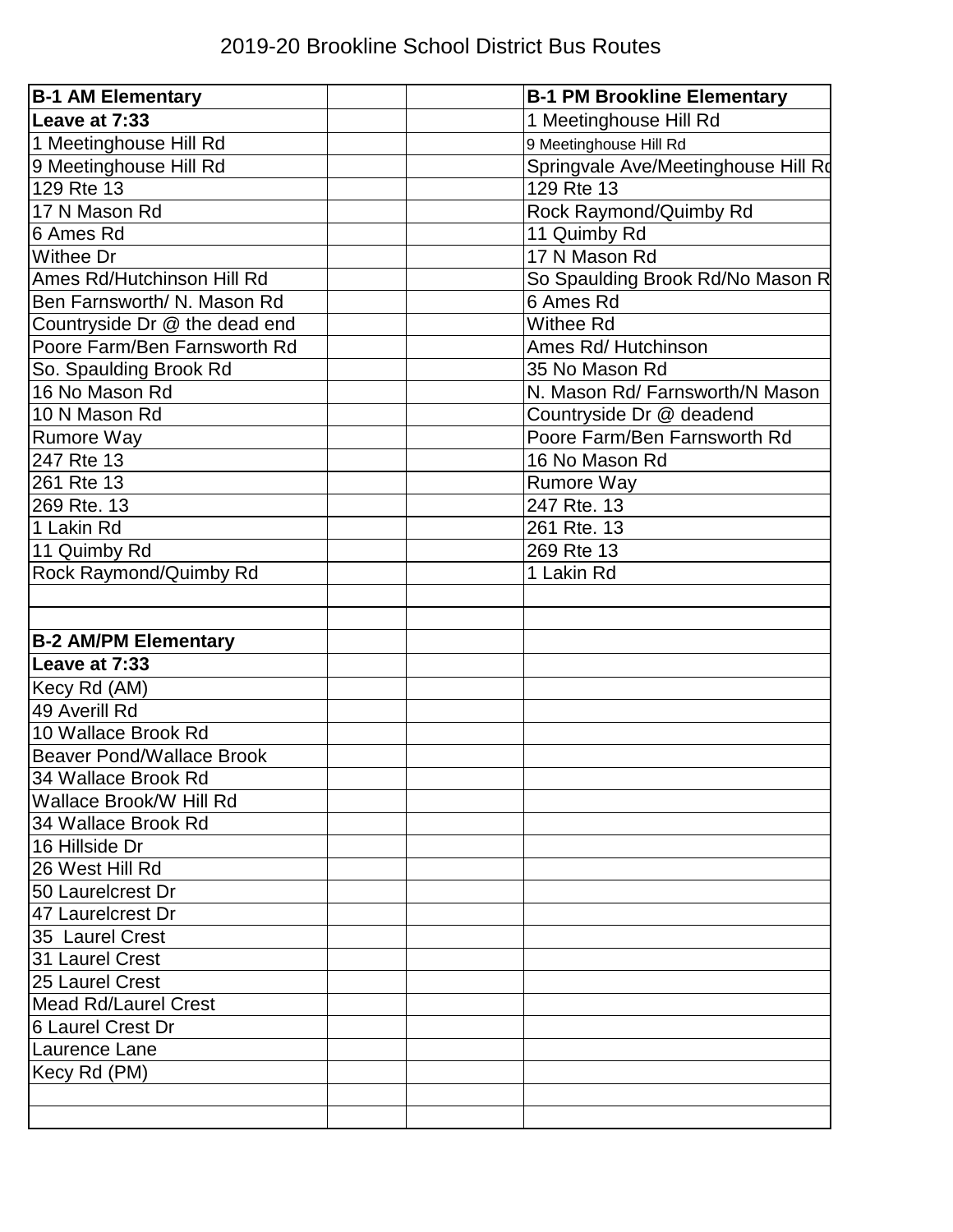| <b>B-3 AM Elementary</b>       |  | <b>B-3 PM Elementary</b>        |
|--------------------------------|--|---------------------------------|
| Leave at 7:27                  |  | Captain Douglas/Blueberry Lane  |
| 25 Proctor Hill Rd             |  | 9 Parker Rd                     |
| 8 Flint Meadow Dr              |  | <b>Cranberry Lane</b>           |
| 16 Flint Meadow Dr             |  | 39 Parker Rd                    |
| 29 Flint Meadow Dr             |  | Bohannon Bridge Rd/Oak Hill Rd  |
| Sawtelle/Proctor Hill Rd       |  | Shattuck/Oak Hill Rd            |
| 10 Proctor Hill Rd             |  | <b>Quigley Way</b>              |
| 59 Petersen Rd                 |  | <b>Stickney Brook Rd</b>        |
| 75 Pepperell Rd                |  | 20 S Main                       |
| 79 Pepperell Rd                |  | 0 S Main St                     |
| 29 Ironworks Lane              |  | Cider Mill/Pepperell Rd         |
| 45 Pepperell Rd                |  | Bohannon Bridge Rd/Pepperell Rd |
| 80 Pepperell Rd                |  | 45 Pepperell Rd                 |
| 45 Pepperell Rd                |  | 59 Pepperell Rd                 |
| Bohanon Bridge/Pepperell Rd    |  | 75 Pepperell Rd                 |
| Cider Mill/Pepperell Rd        |  | 79 Pepperell Rd                 |
| Quigly Way                     |  | 29 Ironworks Lane               |
| Bohanon Bridge/Oak Hill Rd     |  | 80 Pepperell Rd                 |
| Shattuck/Oak Hill Rd           |  | 10 Proctor Hill Rd              |
| 39 Parker Rd                   |  | Sawtelle/Proctor Hill Rd        |
| 9 Parker Rd                    |  | 8 Flint Meadow Dr               |
| <b>Cranberry Lane</b>          |  | 16 Flint Meadow Dr              |
| Captain Douglas/Blueberry Lane |  | 29 Flint Meadow                 |
| <b>Stickney Brook Rd</b>       |  | 25 Proctor Hill Rd              |
| 20 S Main                      |  |                                 |
| 0 S Main St                    |  |                                 |
|                                |  |                                 |
|                                |  |                                 |
|                                |  |                                 |
|                                |  |                                 |
|                                |  |                                 |
|                                |  |                                 |
|                                |  |                                 |
|                                |  |                                 |
|                                |  |                                 |
|                                |  |                                 |
|                                |  |                                 |
|                                |  |                                 |
|                                |  |                                 |
|                                |  |                                 |
|                                |  |                                 |
|                                |  |                                 |
|                                |  |                                 |
|                                |  |                                 |
|                                |  |                                 |
|                                |  |                                 |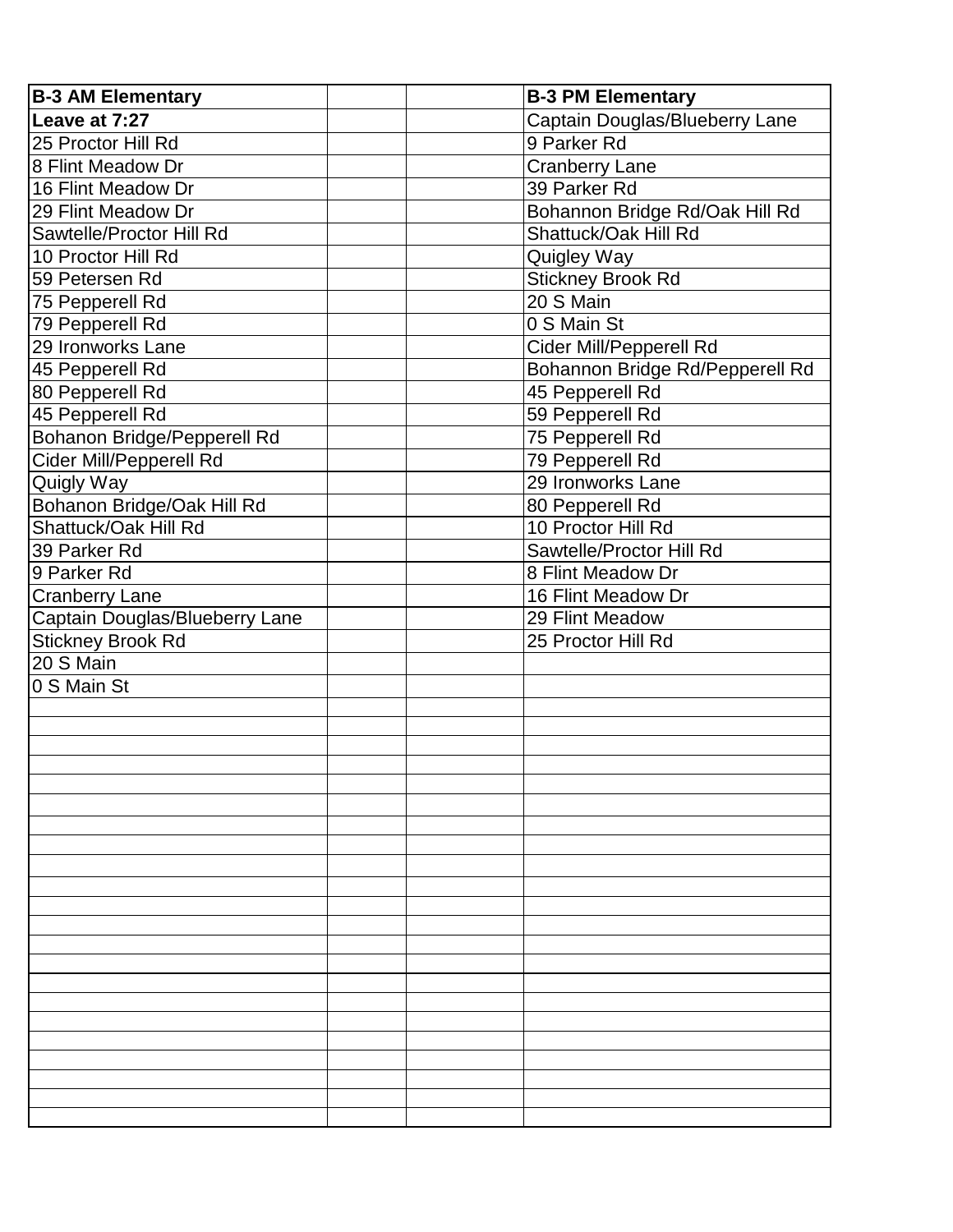| B-4 AM Elementary Leave @7:28 |  | <b>B-4 PM Elementary</b>      |
|-------------------------------|--|-------------------------------|
| 55 Milford St                 |  | 6 Milford St                  |
| 303 Rte 13                    |  | 31 Milford St                 |
| 196 Old Milford Rd            |  | 43 Milford St                 |
| Pond Rd                       |  | 55 Milford St                 |
| Regina/Old Milford Rd         |  | 303 Route 13                  |
| 7 Mosher Dr                   |  | 1st Street                    |
| 13 Mosher Dr                  |  | Stone Way                     |
| Mosher/Captain Seaver Rd      |  | Millbrook @ Rte 13            |
| 7 Capt Seaver Rd              |  | 12 Nichols Ave                |
| 19 Captain Seaver Rd          |  | 6 Nichols Ave                 |
| McDaniel's                    |  | Eddy Ave                      |
| 8 Bear Hill Rd                |  | 196 Old Milford Rd            |
| Norway                        |  | Pond Rd                       |
| 1st ST @ Hood Rd              |  | Regina/Old Milford Rd         |
| Stoneway                      |  | 7 Mosher Dr                   |
| Millbrook Rd                  |  | 13 Mosher Dr                  |
| Nichols/Ruonala Rd            |  | Capt. Seaver/Mosher Dr        |
| 12 Nichols Ave                |  | 7 Capt Seaver Rd              |
| 6 Nichols Ave                 |  | McDaniel's                    |
| Eddy Ave                      |  | 8 Bear Hill                   |
| 292 Rte. 13                   |  | Norway                        |
| 284 Rte. 13                   |  | 292 Rte 13                    |
| Scabbard Mill Brook Rd/Rte 13 |  | 286 Rte. 13                   |
| 232 Rte 13                    |  | Scabbard Mill Brook Rd/Rte 13 |
| 43 Milford St                 |  | 230 Rte 13                    |
| 31 Milford St                 |  |                               |
|                               |  |                               |
|                               |  |                               |
|                               |  |                               |
|                               |  |                               |
|                               |  |                               |
|                               |  |                               |
|                               |  |                               |
|                               |  |                               |
|                               |  |                               |
|                               |  |                               |
|                               |  |                               |
|                               |  |                               |
|                               |  |                               |
|                               |  |                               |
|                               |  |                               |
|                               |  |                               |
|                               |  |                               |
|                               |  |                               |
|                               |  |                               |
|                               |  |                               |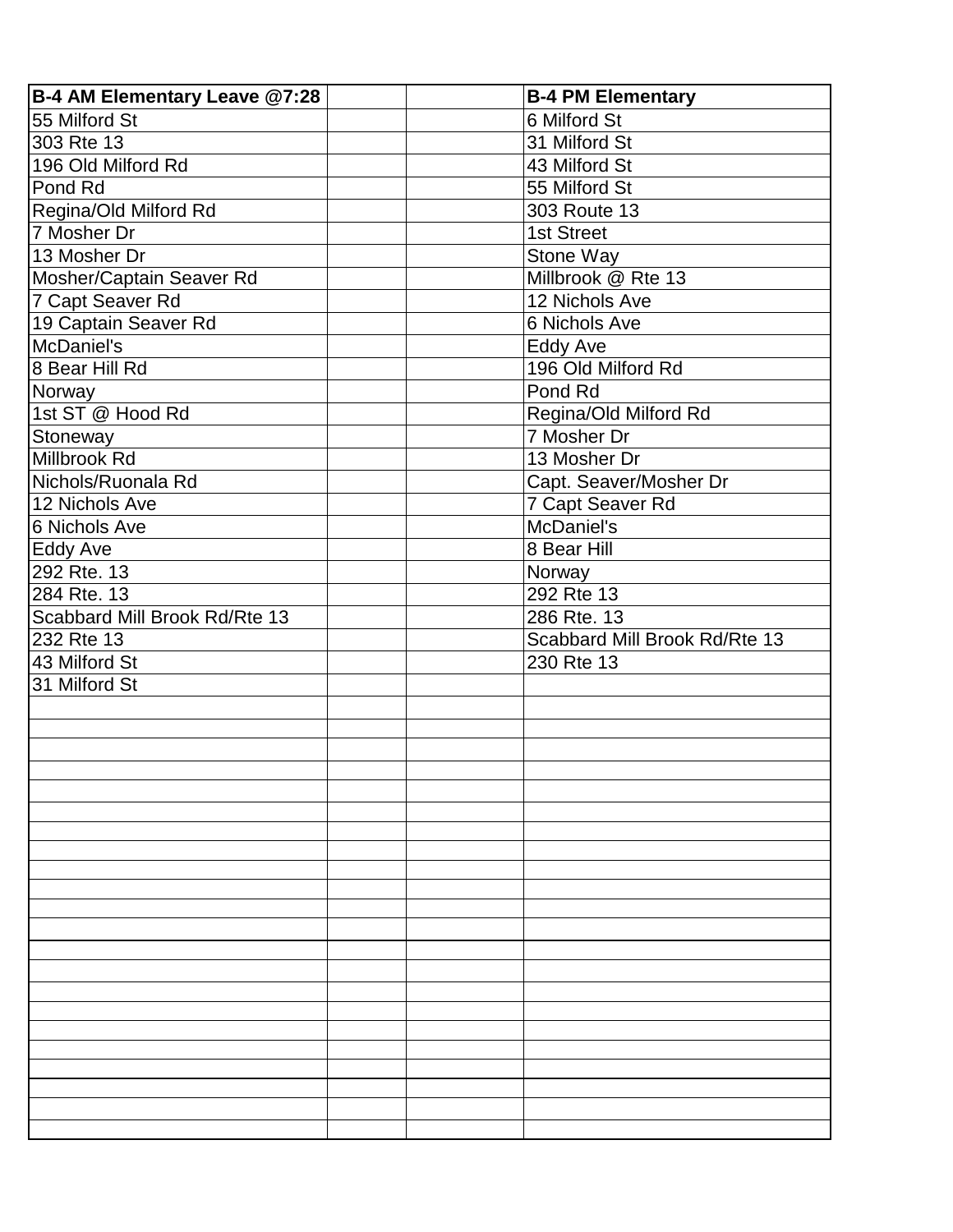| <b>B-5 AM Elementarye</b>          | <b>B-5 PM Elementary</b>           |
|------------------------------------|------------------------------------|
| Leave at 7:28                      | 112 Rte 13                         |
| Jefts/Dupaw Gould                  | Mason Rd & Potanopi Hill Rd        |
| 37 Dupaw Gould Rd                  | 14 Mason Rd                        |
| Conneck/Dupaw Gould Rd             | 19 Mason Rd                        |
| 9 Conneck Rd                       | 24 Mason Rd                        |
| MacIntosh/Conneck Rd               | 26 Mason Rd                        |
| 13 MacIntosh Rd                    | 41 Mason Rd                        |
| 8 MacIntosh Rd                     | 3 Dupaw Gould Rd                   |
| 26 Dupaw Gould Rd                  | 37 Dupaw Gould Rd                  |
| 20 Dupaw Gould Rd                  | Jeft Dr/Dupaw Gould Rd             |
| 3 Dupaw Gould                      | Conneck/Dupaw Gould Rd             |
| 17 Pigeon Hill Rd                  | 9 Conneck Rd                       |
| Lancy Brook Rd & Pigeon Hill Rd    | <b>MacIntosh Rd/Conneck Rd</b>     |
| 4 Pigeon Hill Rd                   | 13 MacIntosh Rd                    |
| Quentin Dr & Russell Hill Rd       | 8 MacIntosh Rd                     |
| Yankee Way                         | 26 Dupaw Gould Rd                  |
| 84 Mason Rd                        | 21 Dupaw Gould Rd                  |
| 41 Mason Rd                        | 4 Pigeon Hill Rd                   |
| 26 Mason Rd                        | 14 Pigeon Hill Rd                  |
| 24 Mason Rd                        | 17 Pigeon Hill Rd                  |
| 19 Mason Rd                        | Lancy Brook Rd & Pigeon Hill Rd    |
| 14 Mason Rd                        | Yankee Way                         |
| 6 Mason Rd                         | Quentin Dr & Russell Hill Rd       |
| Mason Rd & Potanipo Hill Rd        | 84 Mason Rd                        |
| 112 Rte 13                         |                                    |
|                                    |                                    |
| <b>B-6 AM/PM Elementary</b>        | <b>B-7 AM/Pm Elementary</b>        |
| Leave At 7:38                      | Leave at 7:38                      |
| 40 Rte 13 (PM)                     | Sargent Rd & Main St               |
| <b>Wildwood Dr/Averill Rd</b>      | 9 Main St                          |
| Taylor/Woodland                    | 9 Westview Rd                      |
| Taylor/Wildwood                    | Hollis Ln & Westview Rd            |
| Taylor/Taylor                      | 21 Westview Rd                     |
| 23 Taylor Dr                       | <b>Westview Rd &amp; Summit Ln</b> |
| Cleveland Hill Rd & Averill Rd     | Overlook Ln & Westview Rd          |
| Cleveland Hill Rd & Winterberry Rd | 51 Westview Rd                     |
| 59 Cleveland Hill Rd               | <b>Westview Rd/Mountain Rd</b>     |
| 53 Cleveland Hill Rd               | 22 Mountain Rd                     |
| 31 Cleveland Hill Rd               | 39 Mountain rd                     |
| 40 Rte 13 (AM)                     | 45 Mountain Rd                     |
|                                    | 51 Mountain Rd                     |
|                                    | Mountain Rd & Powers Ln            |
|                                    | 6 Mountain Rd (AM)                 |
|                                    | 19 Milford St (AM)                 |
|                                    |                                    |
|                                    |                                    |